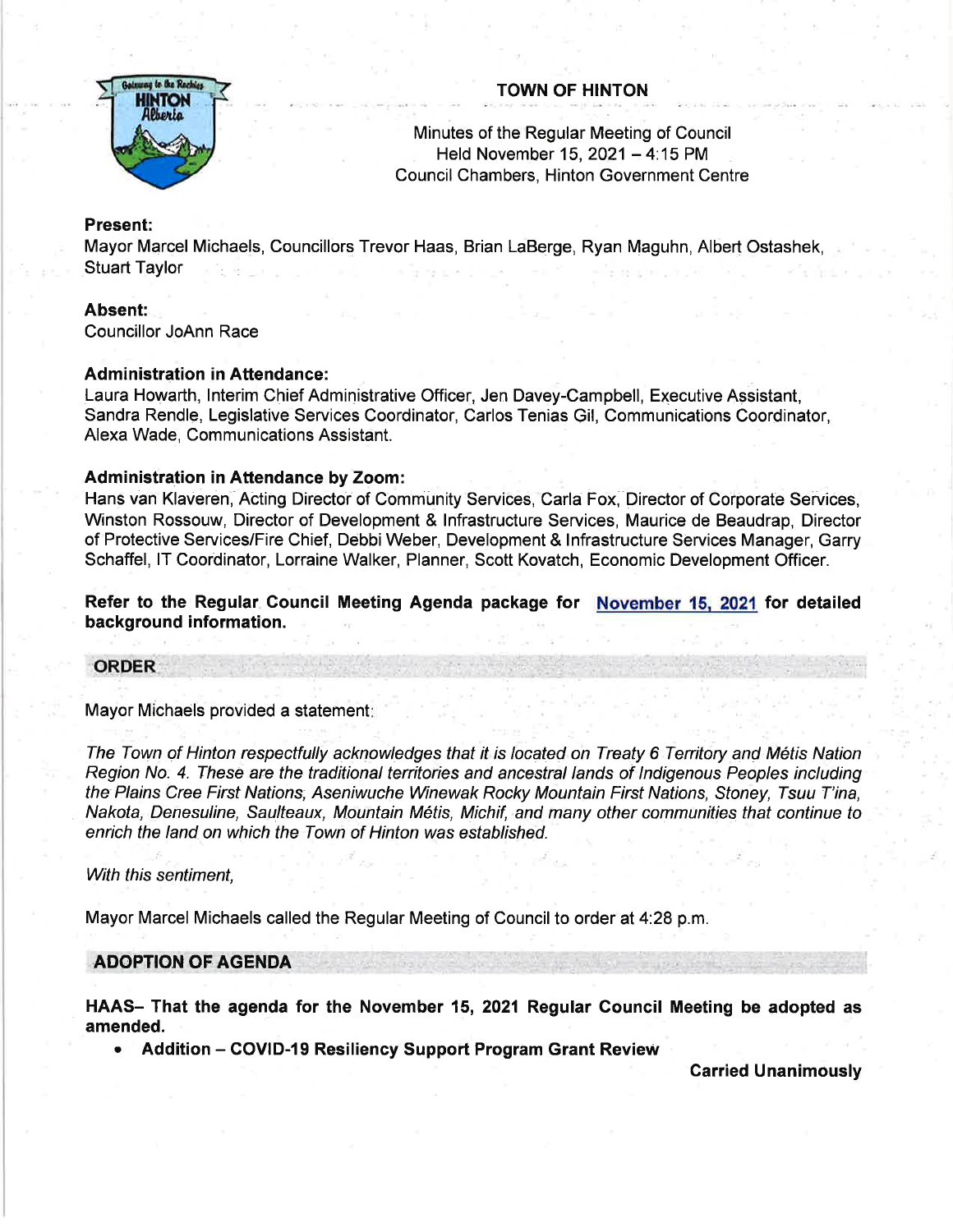#### COUNCIL MINUTES FOR ADOPTION

1. Regular Meeting of Council Minutes – November 2, 2021

#### LABERGE - That the Minutes listed above be adopted as presented

#### Carried Unanimously

#### CITiZENS MINUTE WTH COUNCIL

No citizens wished to speak with Council

## DELEGATION AND PRESENTATIONS

1. STARS Presentation – Glenda Farnden, Senior Municipal Relations Liaison and Jon Gogan, Provincial Director, Central and Northern Alberta Operations and STARS Pilot

The presentation is provided in the November 15, 2021 Regular Council agenda package.

## BOARDS AND COMMITTEES OF COUNCIL REORTING

None.

#### ACTION ITEMS

1. Short Term Rentals Bylaw No. 1162 - First Reading

LABERGE - That Gouncil refer Short Term Rentals Bylaw No.l162 to the next Committee of the Whole Meeting for further discussion.

Carried Unanimously

OSTASHEK - That Gouncil direct Administration to bring options regarding a transitional grace period rather than grand fathering for existing Short Term Rental accommodations.

Garried Unanimously

LABERGE - That Council direct administration to include in the draft Bylaw that all safety and accommodation inspections be completed prior to the application process.

Garried Unanimously

MAGUHN - That Gouncil direct administration to ensure where appropriate all "host responsibilities" as listed in the Short-Term Rentals information for hosts document are included in the draft Bylaw.

Garried Unanimously

OSTASHEK - That Council direct administration to bring back options to hold non-resident short term rental accommodation providers to at least the same standards as resident shortterm rental accommodation providers.

Carried Unanimously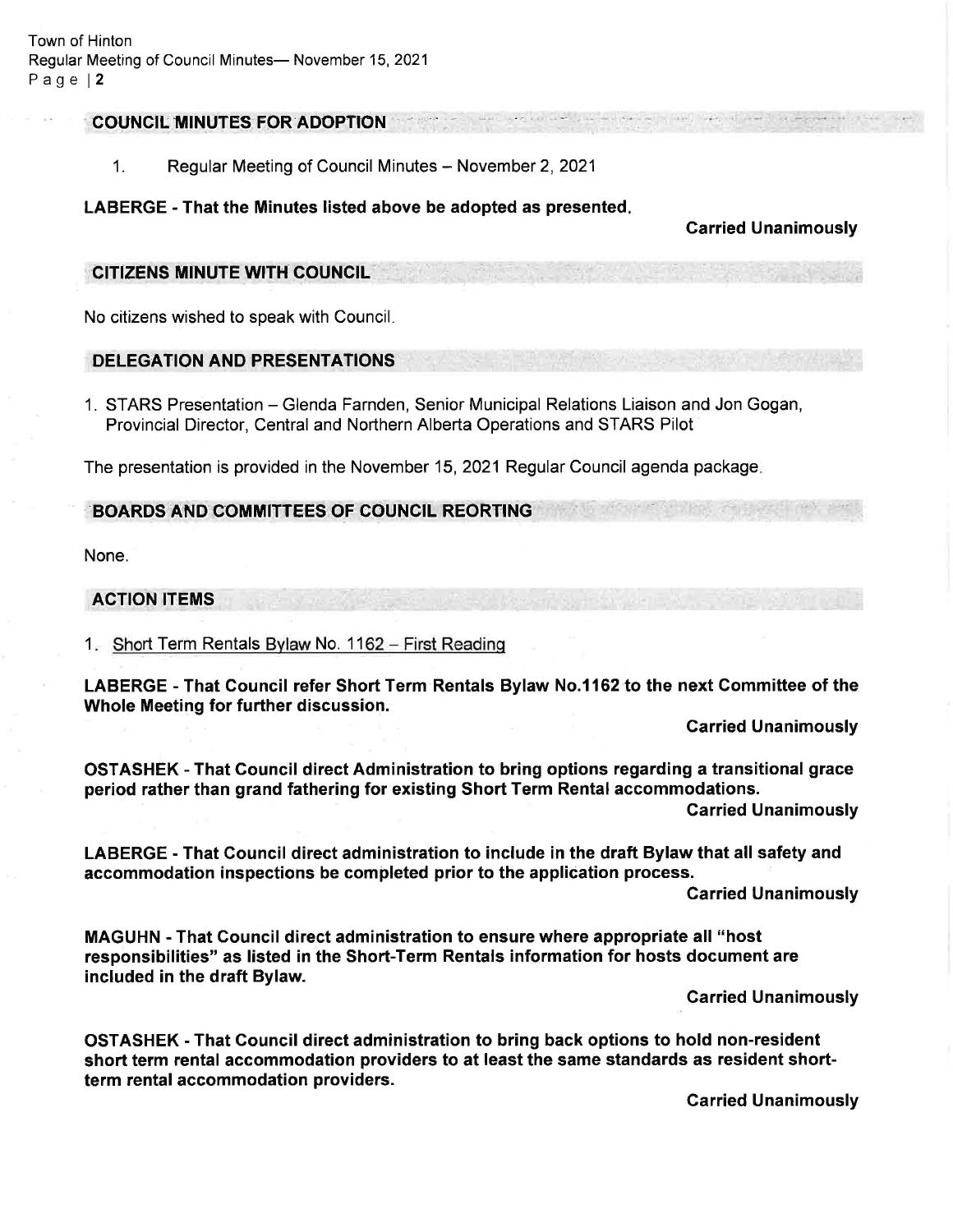Town of Hinton Regular Meeting of Council Minutes- November 15, 2021 Page 13

> MICHAELS: called for vote to rescind Councillor LaBerge Motion - "That Council refer Short Term Rentals Bylaw No.1162 to the next Committee of the Whole Meeting for further discussion." Carried Unanimously

> OSTASHEK - That Council rescind above carried motion "That Council refer Short Term Rentals Bylaw No.1162 to the next Committee of the Whole Meeting for further discussion."

> > Carried Unanimously

LABERGE - That Council refer Short Term Rentals Bylaw No.1162 to the December 14, 2021, Gommittee of the Whole Meeting for further discussion

OSTASHEK FRIENDLY AMENDMENT: Change to January 11,2022

LABERGE - That Council refer Short Term Rentals Bylaw No.1162 to the January 11, 2022, Gommittee of the Whole Meeting for further discussion.

Garried Unanimously

L. Walker left the meeting at 6:00 p.m

#### 2. Appointment of External Auditor

OSTASHEK - That Council direct administration to bring a closed session report regarding appointment of external auditor to the November 23, 2021, Committee of the Whole Meeting. Carried Unanimously

Councillor Haas left the meeting at 6:08 p.m.

A short break was called at 6:08 p.m. with the meeting resuming at 6:19 p.m,

#### 3. Appointment to the Yellowhead Regional Library Board

MAGUHN - That Council appoint Hendrik Smit to the Yellowhead Regional Library Board for a one-year term to the 2022 Organizational Meeting of Gouncil.

**Carried Unanimously** 

4. Phone System Upgrade and Council Chambers Technology Upgrade Budget Reallocations

MAGUHN - That Council approve the funding reallocation between the Phone System Upgrade budget of \$96,300 change to \$42,800, and Gouncil Chambers Upgrade budget of \$42,800 change to \$96,300.

**Carried Unanimously** 

G. Schaffel left the meeting at 6:25 p:m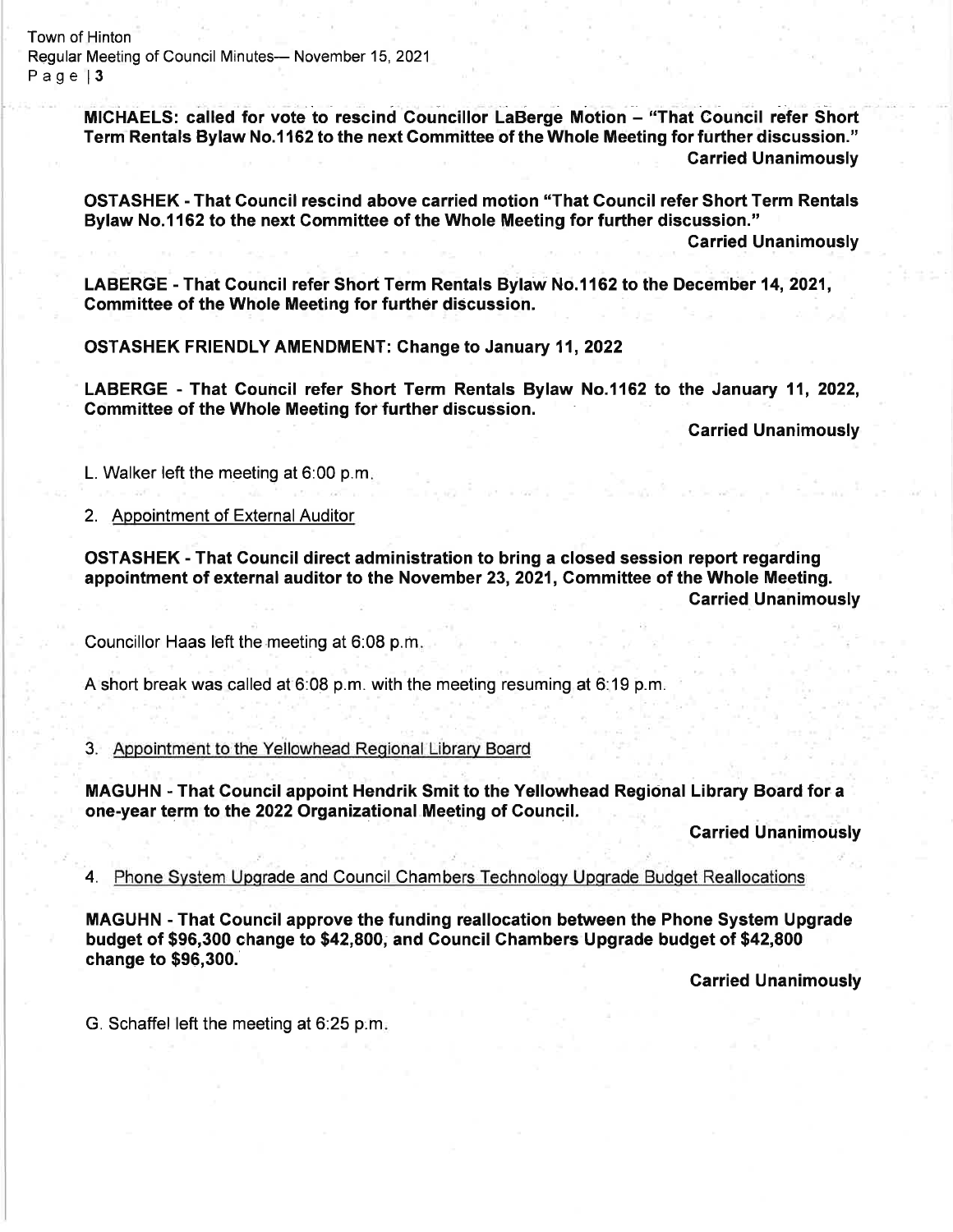Town of Hinton Regular Meeting of Council Minutes- November 15, 2021 Page <sup>14</sup>

5. COVID'19 Resiliencv-Support Prosram Grant Review

OSTASHEK - That Council accept the recommended changes to the COVID-l9 Resiliency support Program Grant and direct Administration to implement the recommended changes.

> Defeated 3-2 Against: LaBerge, Michaels, Taylor For: Maguhn, Ostashek

TAYLOR - That Gouncil direct administration to bring back alternative options to redeploy the COVID-l9 resiliency support program grant funds based on responses gathered from a Hinton business survey.

MAGUHN FRIENDLY AMENDMENT: Ghange survey to outreach

TAYLOR - That Gouncil direct administration to bring back alternative options to redeploy the. GOVID-19 resiliency support program grant funds based on responses gathered from a Hinton business outreach.

OSTASHEK FRIENDLY AMENDMENT: Add date of January 25,2022

TAYLOR - That Gouncil direct administration to bring back alternative options to redeploy the COVID-19 resiliency support program grant funds based on responses gathered from a Hinton business outreach by January 25, 2022.

**Carried Unanimously** 

S. Kovatch left the meeting at 6:40 p.m

**DISCUSSION ITEMS** 

1. Mandatory Face Coverings Bylaw No. 1163 – Section 8.1.2

OSTASHEK - That Gouncil accept the mandatory face coverings bylaw No. 1163 section 8.1.2 to be accepted for information.

Garried Unanimously

2. Code of Conduct Bylaw - Working Group

MAGUHN - That Gouncil appoint Mayor Michaels, Councillor Taylor and Councillor Ostashek to the Council Code of Gonduct Working Group; and

That Council appoint Gouncillor Race as Alternate to the Gouncil Gode of Conduct Working Group.

OSTASHEK FRIENDLY AMENDMENT: Add to bring back draft bylaw by March 31,2022.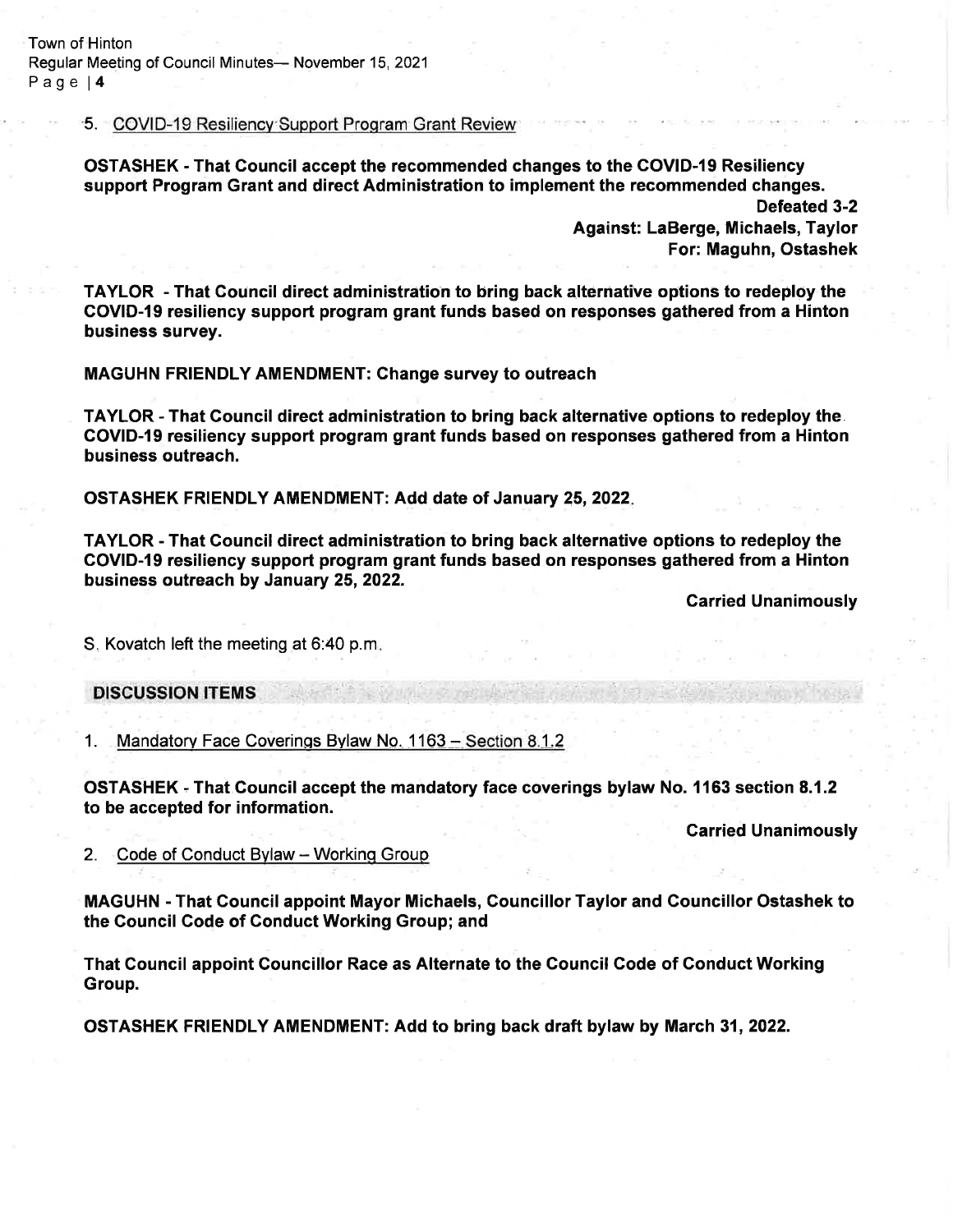Town of Hinton Regular Meeting of Council Minutes- November 15, 2021 Page 15

> MAGUHN - That Council appoint Mayor Michaels, Councillor Taylor and Councillor Ostashek to the Council Code of Gonduct Working Group; and

That Gouncil appoint Gouncillor Race as Alternate to the Council Gode of Gonduct Working Group and bring a draft bylaw amendment to a Commiffee of the Whole Meeting by March 31, 2022.

Garried Unanimously

#### INFORMATION ITEMS

1. COVID-19 REP Related Securitv Services Summarv

OSTASHEK - That Gouncil accept the GOVID 19 Restrictions Exemptions Program related security services report for information.

**Carried Unanimously** 

## REPORTS FROM MAYOR, COUNCIL, CHIEF ADMINISTRATIVE OFFICER

1. Council Updates (Training, Conferences, Committees, Community Events) and Urgent Matters

Councillors and Mayor Michaels reported on meetings they attended.

2. Chief Administrative Officer Report and Status Report

Laura Howarth, lnterim Chief Administrative Officer, provided an update on administrative matters,

#### 3. Administrative lnquiries

There were no Administrative lnquires.

# NOTIGES OF MOTION

No Notice of Motions were brought forward.

CLOSED SESSION

OSTASHEK - That the Regular Meeting of Council move to Closed Session at 7:09 p.m. Garried Unanimously

H. Klaveren, C. Fox, W Rossouw, M. de Beaudrap, D. Weber, G. Schaffel, L. Walker, S. Rendle, J Davey-Campbell, C. Tenias Gil, A. Wade left the meeting at 7:09 p.m.

1. Council Remuneration Review Committee Discussion - Closed per Section 23 of FOIP.

TAYLOR - That the Regular Meeting of Gouncil move out of Glosed Session at 7:49 p.m. Carried Unanimously